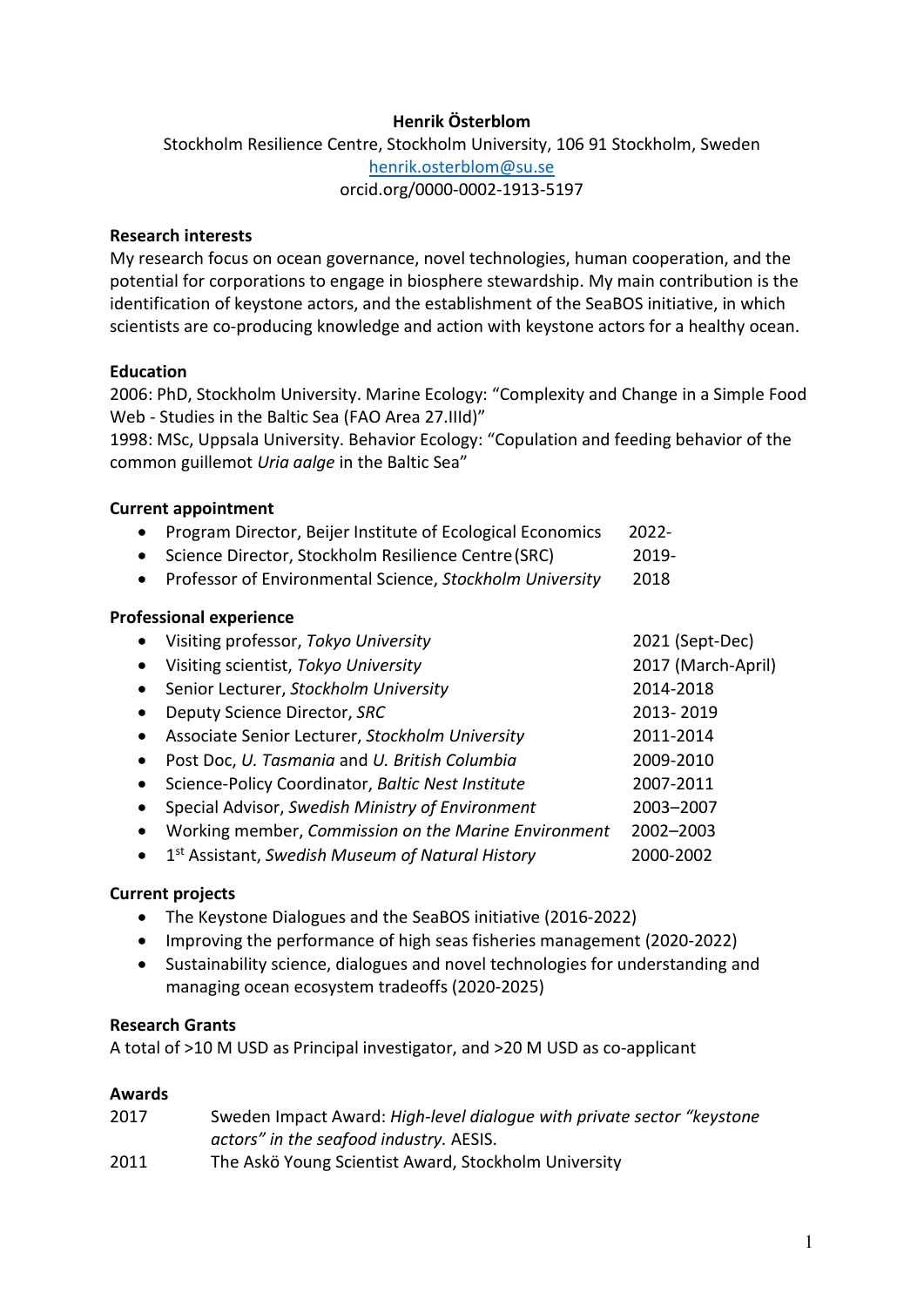# **Editorial responsibilities**

• *PLOS ONE* (2015-2022)**,** *PNAS* (2021)**,** *Ecology and Society* (2009-2021), *Marine Policy*  (2015-2018)**,** *Journal of Applied Ecology* (2014-2016)

# **Scientific leadership**

- Expert Group, High Level Panel for a Sustainable Ocean Economy (2018-2020)
- IMBER (Integrated Marine Biosphere Research) Human Dimensions Working Group (2017-)
- International advisory board of SARAS<sup>2</sup> South American Institute for Resilience and Sustainability Studies, Uruguay (2016-
- Ocean Knowledge Action Network (KAN), Future Earth (2017-2019)
- The Nereus Program Predicting the Future Oceans (2010-2019)
- Council for the Swedish Marine Institute (2010-2011)
- Board of the Marine Science Center, Stockholm University (2009-2012)

# **Public engagement in field of expertise**

- Chairman, SeaBOS Fundraising Foundation (2019- )
- Board Member, Race for the Baltic Fundraising Foundation (2018- )

# **10 Selected scientific contributions**

- Österblom H, Bebbington J, Blasiak R, Sobkowiak M, Folke C. (2022) Transnational Corporations, Biosphere Stewardship, and Sustainable Futures *Annual Review of Environment and Resources* (in press)
- Österblom H, C. Folke J, Rocha J, Bebbington, R. Blasiak, J.-B. Jouffray, E. R. Selig, C.C.C. Wabnitz, F. Bengtsson, B. Crona, R. Gupta, P. J. G. Henriksson, K.A. Johansson, A. Merrie, S. Nakayama, G. Ortuño Crespo, J. Rockström, L. Schultz, M. Sobkowiak, P. Søgaard Jørgensen, J. Spijkers, M. Troell, P. Villarubia-Gómez, J. Lubchenco (2022) Scientific mobilization of keystone actors for biosphere stewardship. *Scientific Reports* 12: 3802
- Österblom H, Paasche, Ø. (2021) Earth Altruism. *One Earth* 4 (10): 1386-1397
- Österblom H, Jouffray J-B, Folke C, Rockström J. (2017) Emergence of a global sciencebusiness initiative for ocean stewardship. *Proceedings of the National Academy of Sciences, USA* 114: 9038-9043
- Österblom H, Crona B, Folke C, Nyström M, Troell M. (2017) Marine ecosystem science on an intertwined planet. *Ecosystems* 20: 54-61
- Österblom, H, Jouffray J-B, Folke C., Crona, B., Merrie, A., Troell, M. (2015) Transnational Corporations as 'Keystone Actors' in Marine Ecosystems *PLOS ONE* 10(5): e0127533.
- Österblom H, Sumaila UR. (2011) Toothfish crises, actor diversity and the emergence of compliance mechanisms in the Southern Ocean. *Global Environmental Change* 21: 972- 982
- Österblom H, Sumaila UR, Bodin Ö, Hentati Sundberg J, Press AJ. (2010) Adapting to Regional Enforcement: Fishing Down the Governance Index. *PLoS ONE* 5(9): e12832.
- Österblom H, Hansson S et al. (2007) Human-Induced Trophic Cascades and Ecological Regime Shifts in the Baltic Sea, *Ecosystems* 10, 877-889
- Österblom H, Casini M, Olsson O, Bignert A. (2006) Fish, Seabirds and Trophic Cascades in the Baltic Sea, *Marine Ecology-Progress Series*, 323: 233-238